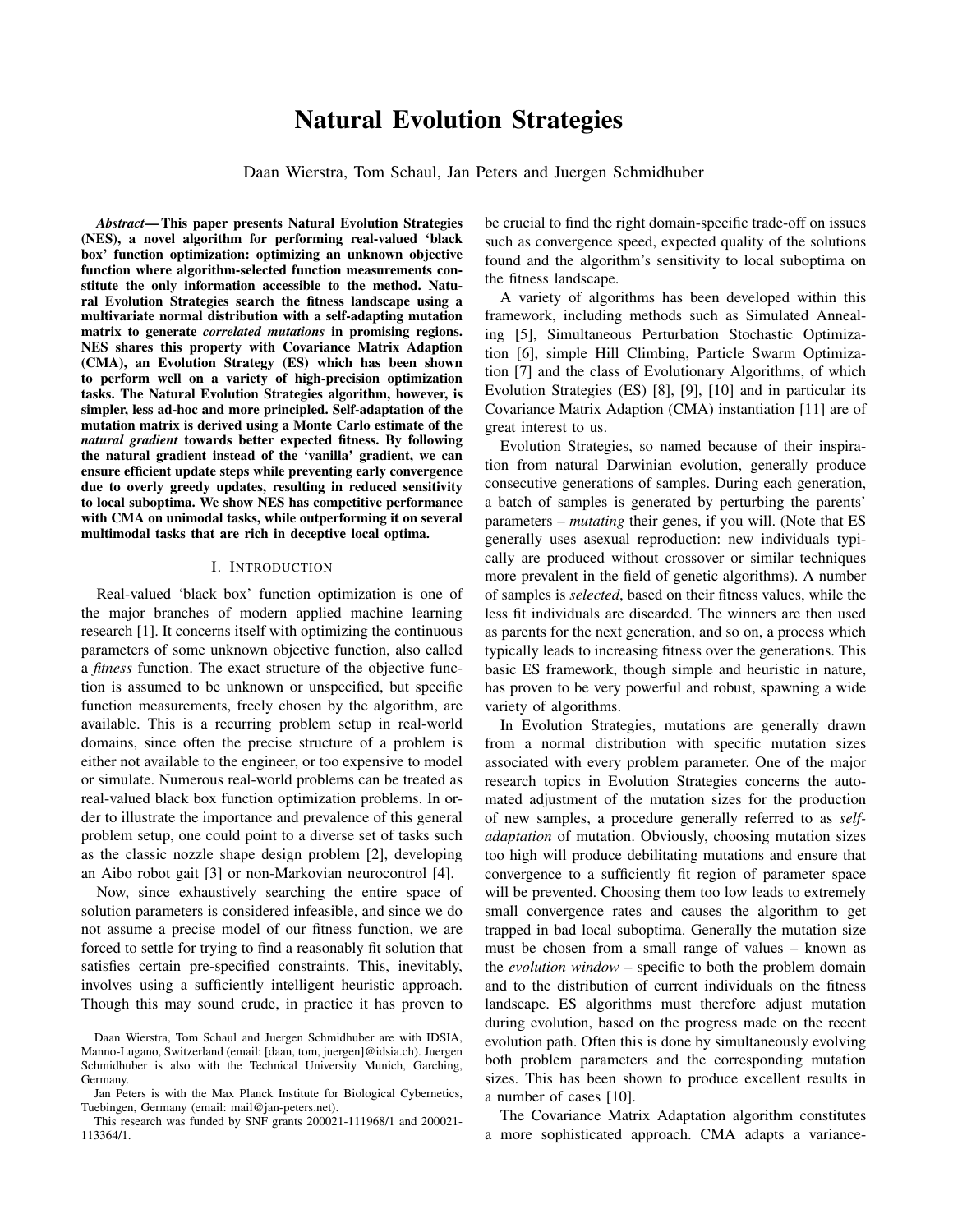covariance mutation *matrix*  $\Sigma$  used by a multivariate normal distributions from which mutations are drawn. This enables the algorithm to generate *correlated* mutations, speeding up evolution significantly for many real-world fitness landscapes. Self-adaptation of this mutation matrix is then achieved by integrating information on successful mutations on its recent evolution path, by making similar mutations more likely. CMA performs excellently on a number of benchmark tasks. One of the problems with the CMA algorithm, however, is its ad-hoc nature and relatively complex or even contrived set of mathematical justifications and 'rules of thumb'. Another problem pertains to its sensitivity to local optima.

The goal of this paper is to advance the state of the art of real-valued 'black box' function optimization while providing a firmer mathematical grounding of its mechanics, derived from first principles. Simultaneously, we want to develop a method that can achieve optimization up to arbitrarily high precision, and reduce sensitivity to local suboptima as compared to certain earlier methods such as CMA. We present an algorithm, Natural Evolution Strategies, that is both elegant and competitive, inheriting CMA's strength of correlated mutations, while enhancing the ability to prevent early convergence to local optima.

Our method, Natural Evolution Strategies (which can actually be seen as a  $(1, \lambda)$ -Evolution Strategy with 1 candidate solution per generation and  $\lambda$  samples or 'children'), adapts both a mutation matrix and the parent individual using a *natural gradient* based update step [12]. Every generation, a gradient towards better expected fitness is estimated using a Monte Carlo approximation. This gradient is then used to update both the parent individual's parameters and the mutation matrix. By using a natural gradient instead of a 'vanilla' gradient, we can prevent early convergence to local optima, while ensuring large update steps. We show that the algorithm has competitive performance with CMA on a number of benchmarks, while it outperforms CMA on the Rastrigin function benchmark, a task with many local suboptima. Similar

The paper is organized as follows. The next section provides a quick overview of the general problem framework of real-valued black box function optimization. The ensuing sections describe the derivation of the 'vanilla' gradient approach, the concept of 'fitness shaping', and the natural gradient instantiation of our algorithm. The section of experimental results shows our initial results with a number of benchmark problems, and compares the performance to the CMA algorithm. The paper concludes with a discussion on the advantages and problems of the method, and points out possible directions for future work.

## II. ALGORITHM FRAMEWORK

First let us introduce the algorithm framework and the corresponding notation. The objective is to optimize the ndimensional continuous vector of objective parameters x for an unknown fitness function  $f : \mathbb{R}^n \to \mathbb{R}$ . The function is unknown or 'black box', in that the only information

accessible to the algorithm consists of function measurements selected by the algorithm. The goal is to optimize  $f(\mathbf{x})$ , while keeping the number of function evaluations – which are considered costly – as low as possible. This is done by evaluating a number  $1 \dots \lambda$  of separate individuals  $z_1 \dots z_\lambda$ each successive generation  $q$ , using the information from fitness evaluations  $f(\mathbf{z}_1) \dots f(\mathbf{z}_\lambda)$  to adjust both the current candidate objective parameters x and the mutation sizes.

In conventional Evolution Strategies, optimization is achieved by mimicking natural evolution: at every generation, parent solution x produces offspring  $z_1 \ldots z_\lambda$  by *mutating* string x using a multivariate normal distribution with zero mean and some variance  $\sigma$ . After evaluating all individuals, the best  $\mu$  individuals are kept *(selected)*, stored as candidate solutions and subsequently used as 'parents' for the next generation. This simple process is known to produce excellent results for a number of challenging problems.

| <b>Algorithm 1</b> Natural Evolution Strategies                                                                                                                                                                                                                                                                                           |  |  |  |  |  |  |
|-------------------------------------------------------------------------------------------------------------------------------------------------------------------------------------------------------------------------------------------------------------------------------------------------------------------------------------------|--|--|--|--|--|--|
| $q \leftarrow 1$                                                                                                                                                                                                                                                                                                                          |  |  |  |  |  |  |
| initialize population parameters $\theta^{(g)} = \langle \mathbf{x}, \boldsymbol{\Sigma} = \mathbf{A}^{\mathbf{T}} \mathbf{A} \rangle$                                                                                                                                                                                                    |  |  |  |  |  |  |
| repeat                                                                                                                                                                                                                                                                                                                                    |  |  |  |  |  |  |
| for $k = 1 \ldots \lambda$ do                                                                                                                                                                                                                                                                                                             |  |  |  |  |  |  |
| draw $\mathbf{z}_k \sim \pi(\mathbf{x}, \Sigma)$                                                                                                                                                                                                                                                                                          |  |  |  |  |  |  |
| evaluate cost of $f(\mathbf{z}_k)$<br>$\nabla_{\mathbf{x}} \log \pi (\mathbf{z}_k) = \mathbf{\Sigma}^{-1} (\mathbf{z}_k - \mathbf{x})$                                                                                                                                                                                                    |  |  |  |  |  |  |
|                                                                                                                                                                                                                                                                                                                                           |  |  |  |  |  |  |
| $\nabla_{\Sigma} \log \pi(\mathbf{z}_k) =$                                                                                                                                                                                                                                                                                                |  |  |  |  |  |  |
| $\frac{1}{2}\sum_{\mathbf{\Sigma}} \mathbf{1}^{-1} (\mathbf{z}_k - \mathbf{x}) (\mathbf{z}_k - \mathbf{x})^{\mathbf{T}} \Sigma^{-1} - \frac{1}{2}\Sigma^{-1}$<br>$\nabla_{\mathbf{A}} \log \pi (\mathbf{z}_k) = \mathbf{A} \left[ \nabla_{\Sigma} \log \pi (\mathbf{z}_k) + \nabla_{\Sigma} \log \pi (\mathbf{z}_k)^{\mathbf{T}} \right]$ |  |  |  |  |  |  |
|                                                                                                                                                                                                                                                                                                                                           |  |  |  |  |  |  |
| end for                                                                                                                                                                                                                                                                                                                                   |  |  |  |  |  |  |
|                                                                                                                                                                                                                                                                                                                                           |  |  |  |  |  |  |
|                                                                                                                                                                                                                                                                                                                                           |  |  |  |  |  |  |
| end for<br>$\Phi = \begin{bmatrix} \nabla_{\mathbf{x}} \log \pi(\mathbf{z}_1) & \nabla_{\mathbf{A}} \log \pi(\mathbf{z}_1) & 1 \\ \n\vdots & \vdots & \vdots \\ \nabla_{\mathbf{x}} \log \pi(\mathbf{z}_\lambda) & \nabla_{\mathbf{A}} \log \pi(\mathbf{z}_\lambda) & 1 \end{bmatrix}$                                                    |  |  |  |  |  |  |
|                                                                                                                                                                                                                                                                                                                                           |  |  |  |  |  |  |
| $\mathbf{R} = [\overline{f}(\mathbf{z}_1), \dots, \overline{f}(\mathbf{z}_\lambda)]^\mathbf{T}$<br>$\delta \theta = (\mathbf{\Phi}^\mathbf{T} \mathbf{\Phi})^{-1} \mathbf{\Phi}^\mathbf{T} \mathbf{R}$                                                                                                                                    |  |  |  |  |  |  |
| $\theta^{(g+1)} \leftarrow \theta^{(g)} - \beta \cdot \delta \theta$                                                                                                                                                                                                                                                                      |  |  |  |  |  |  |
| $q \leftarrow q + 1$                                                                                                                                                                                                                                                                                                                      |  |  |  |  |  |  |
| <b>until</b> stopping criterion is met                                                                                                                                                                                                                                                                                                    |  |  |  |  |  |  |

## III. 'VANILLA' GRADIENTS FOR EVOLUTION **STRATEGIES**

Our approach, however, is different from conventional Evolution Strategies in one important respect. Instead of 'wasting' information by discarding low-fitness samples, we aim to use all available fitness values, even the bad ones, to generate a *gradient* for updating our population.

The core idea is that we want to optimize expected 'fitness'  $J = \mathbf{E_z}[f(\mathbf{z})]$  of the next generation. We assume at every generation g a population  $\pi^{(g)}$  parameterized by  $\theta = \langle \mathbf{x}, \boldsymbol{\Sigma} \rangle$ , representing the current candidate solution ('parent') x and mutation matrix  $\Sigma$  used for producing the next generation of search points.

In order to adjust parameters  $\theta = \langle \mathbf{x}, \boldsymbol{\Sigma} \rangle$  towards solutions that are likely more fit, we estimate a gradient on  $\theta$  for the expected fitness. Now let  $f(\mathbf{z})$  be the fitness at a particular search point z, and, utilizing the familiar multivariate normal distribution, let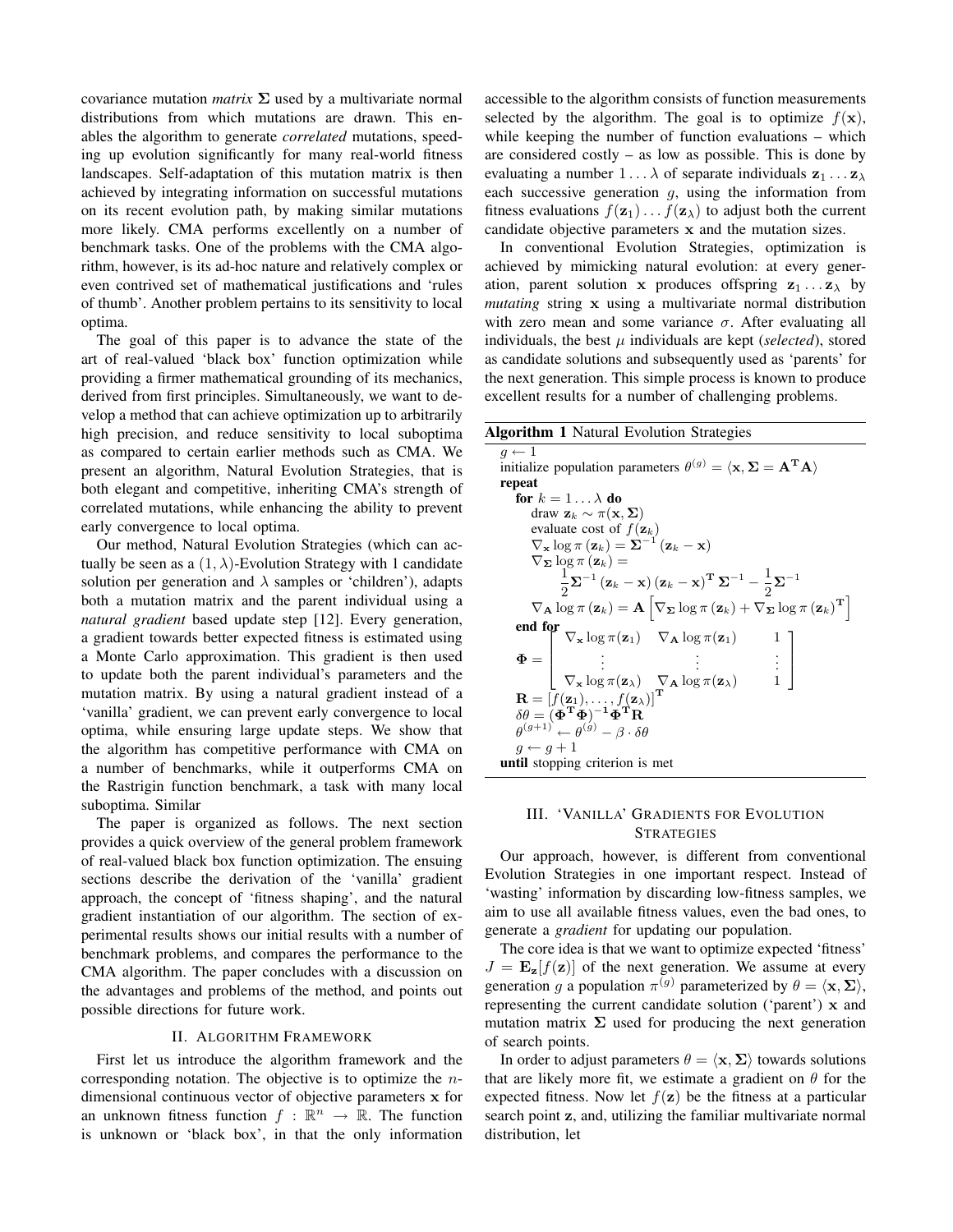$$
\pi(\mathbf{z}|\theta) = \mathcal{N}(\mathbf{z}|\mathbf{x}, \Sigma)
$$
  
=  $\frac{1}{(2\pi)^{n/2}|\Sigma|^{1/2}} \exp \left[-\frac{1}{2}(\mathbf{z} - \mathbf{x})^{\mathrm{T}}\Sigma^{-1}(\mathbf{z} - \mathbf{x})\right]$ 

denote the probability density of search point z given the current population  $\theta = \langle \mathbf{x}, \boldsymbol{\Sigma} \rangle$ . Expected fitness can then be expressed as

$$
J = \mathbf{E}_{\mathbf{z}}[f(\mathbf{z})] = \int \pi(\mathbf{z}|\theta) f(\mathbf{z}) d\mathbf{z}.
$$

Taking the derivative of J with respect to  $\theta$  of population  $\pi$ , we can write

$$
\nabla_{\theta}J = \nabla_{\theta} \mathbf{E}_{\mathbf{z}}[f(\mathbf{z})]
$$
  
\n
$$
= \int \nabla_{\theta} \pi(\mathbf{z}|\theta) f(\mathbf{z}) d\mathbf{z}
$$
  
\n
$$
= \int \frac{\pi(\mathbf{z}|\theta)}{\pi(\mathbf{z}|\theta)} \nabla_{\theta} \pi(\mathbf{z}|\theta) f(\mathbf{z}) d\mathbf{z}
$$
  
\n
$$
= \int \pi(\mathbf{z}|\theta) \nabla_{\theta} \log \pi(\mathbf{z}|\theta) f(\mathbf{z}) d\mathbf{z}
$$

using the 'likelihood-ratio' trick. Taking a Monte Carlo approximation of this expectation by choosing  $\lambda$  search points, we get

$$
\nabla_{\theta} J = \mathbf{E}_{\mathbf{z}} \left[ \nabla_{\theta} \log \pi(\mathbf{z} | \theta) f(\mathbf{z}) \right]
$$

$$
\approx \frac{1}{\lambda} \sum_{k=1}^{\lambda} \nabla_{\theta} \log \pi(\mathbf{z}_k | \theta) f(\mathbf{z}_k)
$$

The population parameter vector  $\theta = \langle \mathbf{x}, \boldsymbol{\Sigma} \rangle$  is comprised of both the current candidate solution center and its mutation matrix, concatenated in one single vector. In order to calculate the derivatives of the log-likelihood with respect to individual elements of  $\theta$  for this mixture of multivariate normal distributions, first note that

$$
\log \pi (\mathbf{z}|\mathbf{x}, \mathbf{\Sigma}) = \frac{n}{2} \log(2\pi) - \frac{1}{2} \log \det \mathbf{\Sigma}
$$

$$
- \frac{1}{2} (\mathbf{z} - \mathbf{x})^{\mathrm{T}} \mathbf{\Sigma}^{-1} (\mathbf{z} - \mathbf{x}).
$$

We will need its derivatives, that is,  $\nabla_{\mathbf{x}} \log \pi(\mathbf{z}|\mathbf{x}, \Sigma)$  and  $\nabla_{\Sigma} \log \pi(\mathbf{z}|\mathbf{x}, \Sigma)$ . The first is trivially

$$
\nabla_{\mathbf{x}} \log \pi(\mathbf{z}|\mathbf{x}, \boldsymbol{\Sigma}) = \boldsymbol{\Sigma}^{-1}(\mathbf{z} - \mathbf{x}),
$$

while the latter is

$$
\nabla_{\Sigma} \log \pi (\mathbf{z}|\theta) = \frac{1}{2} \Sigma^{-1} (\mathbf{z} - \mathbf{x}) (\mathbf{z} - \mathbf{x})^{\mathrm{T}} \Sigma^{-1} - \frac{1}{2} \Sigma^{-1}.
$$

Mutation matrix  $\Sigma$  needs to be constrained, though, in order to preserve symmetry, ensure positive variances and to keep it positive semi-definite. We accomplish that by representing  $\Sigma$ as a product  $\Sigma = A^T A$ . Instead of using the log-derivatives

on  $\nabla_{\Sigma} \log \pi(z)$  directly, we compute the derivatives with respect to A as

$$
\nabla_{\mathbf{A}} \log \pi \left( \mathbf{z}_k \right) = \mathbf{A} \left[ \nabla_{\mathbf{\Sigma}} \log \pi \left( \mathbf{z}_k \right) + \nabla_{\mathbf{\Sigma}} \log \pi \left( \mathbf{z}_k \right)^{\mathbf{T}} \right].
$$

Using these derivatives to calculate  $\nabla_{\theta} J$ , we can then update parameters  $\theta = \langle \mathbf{x}, \boldsymbol{\Sigma} = \mathbf{A}^{\mathbf{T}} \mathbf{A} \rangle$  as  $\theta \leftarrow \theta + \beta \nabla_{\theta} J$  using learning rate  $\beta$ . This produces a new candidate solution  $\mathbf{x}^{(g+1)}$  each generation, and simultaneously self-adapts the associated mutation matrix to  $\Sigma^{(g+1)}$ . This simple update rule, which covers both object parameters and strategy parameters in one framework, is in marked contrast to the complicated procedure the CMA algorithm uses.

### IV. NONLINEAR FITNESS SHAPING

Apart from slow convergence, one of the main problems encountered by the current 'vanilla' version of the algorithm described so far is the early convergence of the algorithm due to quickly decreased mutation sizes of  $\Sigma$ . To see why this happens, one has to imagine the curvature of some hypothetical fitness landscape around x. If the fitness decreases quickly in one direction along the main axis of the hyperellipsoid defined by  $\Sigma$ , while it increases only slowly in the immediate neighborbood along the opposite direction, the estimated gradient will tend to decrease  $\Sigma$  too much, even driving it towards 0.

To overcome this problem, we introduce *fitness shaping*, the use of a nonlinear fitness transformation function that, intuitively speaking, 'awards' better samples more than it 'punishes' bad samples. The choice of fitness shaping function is arbitrary as long as it is monotonically increasing with the original fitness, and should therefore be considered one of the tuning parameters of the algorithm, and chosen in a domaindependent manner. We have empirically found that rankingbased shaping functions work best for various problems, also because they circumvent the problem of extreme fitness values disproportionately distorting the gradient, making careful adaptation of the learning rate during evolution unnecessary even for problems with wildly fluctuating fitnesses. The ranking function used for all experiments in this paper shapes fitness as  $f(\mathbf{z}) = i + 5\lambda i^{20}$  where i is the relative rank of z's original fitness in the batch  $z_1 \dots z_{\lambda}$ , scaled between  $0 \dots 1$ .

#### V. NATURAL EVOLUTION STRATEGIES

Standard gradient methods have been shown to converge slowly, however, in optimization landscapes with ridges and plateaus. An ad-hoc and often-used method for overcoming this would be the use of momentum. Natural gradients constitute a more principled approach, however. First introduced by Amari [12], natural gradients have numerous advantages over 'vanilla' gradients.

The traditional gradient  $\nabla J$  simply follows the steepest descent in the space of the actual parameters. While this might be a good idea in many problems, the main drawback comes if we need to maintain uncertainty as it generates the necessary exploration for the solutions. In this case, we need to stay close to the presented type of solutions while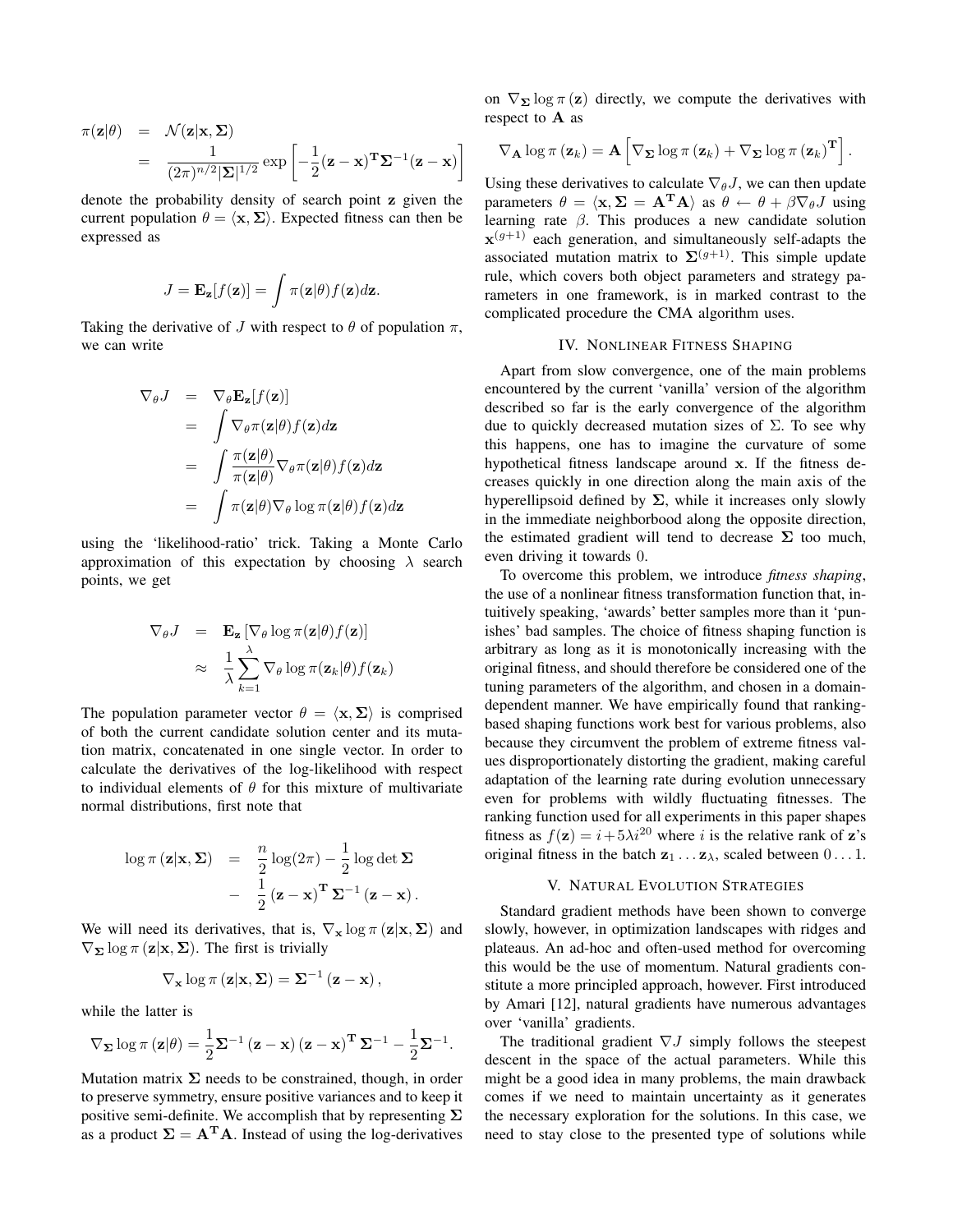maximizing the fitness. As our solutions are presented by a random sample, we need to use a measure of distance  $D(\hat{\theta}||\theta)$  between probability distributions  $\pi_{\theta}(\mathbf{z})$  and  $\pi_{\hat{\theta}}(\mathbf{z})$ . The natural measure distance between two probability distributions is the Kullback-Leibler divergence, but alternatively one could use the Hellinger distance. In this case, the natural gradient is given by

$$
\max_{\delta\theta} J(\theta + \delta\theta) = \delta\theta^{\mathbf{T}} \nabla J,
$$
  
s.t.  $D(\theta + \delta\theta || \theta) = \varepsilon$ ,

where  $J(\theta)$  is the expected fitness of population  $\pi$  parameterized by  $\theta$ ,  $\delta\theta$  is the direction of constrained steepest descent,  $\nabla J$  is the steepest descent or gradient,  $D(\theta + \delta \theta || \theta)$ a measure of closeness on probability distributions and  $\varepsilon$  a small increment size.

If  $D(\theta + \delta\theta||\theta)$  is the Kullback-Leibler divergence or the Hellinger distance, we have

$$
D(\theta + \delta\theta || \theta) = \delta\theta^{\mathbf{T}} \mathbf{F}(\theta) \delta\theta + (\text{const}),
$$

for small  $\delta\theta \rightarrow 0$ , where

$$
\mathbf{F}(\theta) = \int \pi(\mathbf{z}) \, \nabla \log \pi(\mathbf{z}) \, \nabla \log \pi(\mathbf{z})^{\mathbf{T}} \, d\mathbf{z},
$$

$$
= \mathbf{E} \left[ \nabla \log \pi(\mathbf{z}) \, \nabla \log \pi(\mathbf{z})^{\mathbf{T}} \right]
$$

is the Fisher information matrix which yields the natural gradient  $\delta\theta$  defined by the necessary condition

$$
\mathbf{F}(\theta)\,\delta\theta = \beta\nabla J,
$$

with  $\beta$  being the learning rate.

Additionally, we can introduce a *fitness baseline* b as

$$
\nabla J = \int \nabla \pi (\mathbf{z}) f(\mathbf{z}) d\mathbf{z} + 0
$$
  
= 
$$
\int \nabla \pi (\mathbf{z}) f(\mathbf{z}) d\mathbf{z} + b \nabla \underbrace{\int \pi (\mathbf{z}) d\mathbf{z}}_{=1}
$$
  
= 
$$
\int \nabla \pi (\mathbf{z}) f(\mathbf{z}) d\mathbf{z} + b \int \nabla \pi (\mathbf{z}) d\mathbf{z}
$$
  
= 
$$
\int \nabla \pi (\mathbf{z}) [f(\mathbf{z}) - b] d\mathbf{z}
$$
  
= 
$$
\int \pi (\mathbf{z}) \nabla \log \pi (\mathbf{z}) [f(\mathbf{z}) - b] d\mathbf{z}
$$
  
= 
$$
\mathbf{E} [\nabla \log \pi (\mathbf{z}) [f(\mathbf{z}) - b]].
$$

Thus, we have the fitness baseline parameter b which can be used to reduce the estimation variance Var  $[\nabla \log \pi(\mathbf{z}) [f(\mathbf{z}) - b]]$ . Note that

$$
\text{Var}\left[\nabla \log \pi\left(\mathbf{z}\right)C f\left(\mathbf{z}\right)\right] = \text{Var}\left[\nabla \log \pi\left(\mathbf{z}\right) f\left(\mathbf{z}\right)\right] C^2,
$$

that is, the variance grows quadratically with the average magnitude of the fitnesses. It can be significantly reduced if a proper fitness baseline is used, reducing the number of samples required to correctly estimate the gradient. This changes the equation to

$$
\mathbf{E}\left[\phi\left(\mathbf{z}\right)\phi\left(\mathbf{z}\right)^{\mathrm{T}}\right]\delta\theta=\mathbf{E}\left[\phi\left(\mathbf{z}\right)f\left(\mathbf{z}\right)\right]-\mathbf{E}\left[\phi\left(\mathbf{z}\right)b\right]
$$

with  $\phi(\mathbf{z}) = \nabla \log \pi(\mathbf{z})$  with one open parameter b. We obtain b by realizing the lower bound

$$
\operatorname{Var} [\phi (\mathbf{z}) [f (\mathbf{z}) - b]]
$$
  
=  $\bar{f}^2 \operatorname{Var} \left[ \phi (\mathbf{z}) \frac{(f (\mathbf{z}) - \bar{f})}{\bar{f}} \right] + \operatorname{Var} [\phi (\mathbf{z}) [\bar{f} - b]]$ ,  
 $\geq \bar{f}^2 \mathbf{E} [\phi (\mathbf{z}) \phi (\mathbf{z})^T] + \operatorname{Var} [\phi (\mathbf{z}) [\bar{f} - b]]$ ,

where  $\bar{f} = \mathbf{E} [f(\mathbf{z})]$ . Thus, we have a minimum at  $b = \bar{f}$ . However, this is not ideal as it ignores the interplay between  $\delta\theta$  and b. However, as  $\mathbf{E}[\phi(\mathbf{z})] = 0$ , we can obtain the equation

$$
0 + b = \mathbf{E}[f(\mathbf{z})],
$$

$$
\mathbf{E}[\phi(\mathbf{z})]^{\mathbf{T}} \delta \theta + b = \mathbf{E}[f(\mathbf{z})].
$$

Now, we have the equation system

$$
\mathbf{E}\left[\phi\left(\mathbf{z}\right)\phi\left(\mathbf{z}\right)^{\mathbf{T}}\right]\delta\theta + \mathbf{E}\left[\phi\left(\mathbf{z}\right)b\right] = \mathbf{E}\left[\phi\left(\mathbf{z}\right)f\left(\mathbf{z}\right)\right]
$$

$$
\mathbf{E}\left[\phi\left(\mathbf{z}\right)\right]^{\mathbf{T}}\delta\theta + b = \mathbf{E}\left[f\left(\mathbf{z}\right)\right].
$$

This system can be solved straightforwardly as a linear regression problem using the pseudoinverse, and when replacing the  $\mathbf{E}[\cdot]$  by sample averages, we obtain the general natural gradient estimator

$$
\delta \theta = (\mathbf{\Phi}^\mathbf{T} \mathbf{\Phi})^{-1} \mathbf{\Phi}^\mathbf{T} \mathbf{R}
$$

where

$$
\mathbf{\Phi} = \begin{bmatrix} \nabla_{\theta} \log \pi(\mathbf{z}_1) & 1 \\ \nabla_{\theta} \log \pi(\mathbf{z}_\lambda) & 1 \end{bmatrix}
$$

$$
\mathbf{R} = [f(\mathbf{z}_1), \dots, f(\mathbf{z}_\lambda)]^{\mathrm{T}}
$$

The resulting Natural Evolution Strategies algorithm is described in pseudocode in Algorithm 1



Fig. 1. The evolution of the mutation matrices over the generations. Shown are the  $\Sigma$ -defined ellipsoids of generations 0, 20, 40, 60 and 80 imposed on the fitness landscape of the Rosenbrock benchmark. The function has its optimum at point  $(1, 1)$ . It can clearly be seen how the mutations 'learn' to align themselves in the local direction towards improved fitness.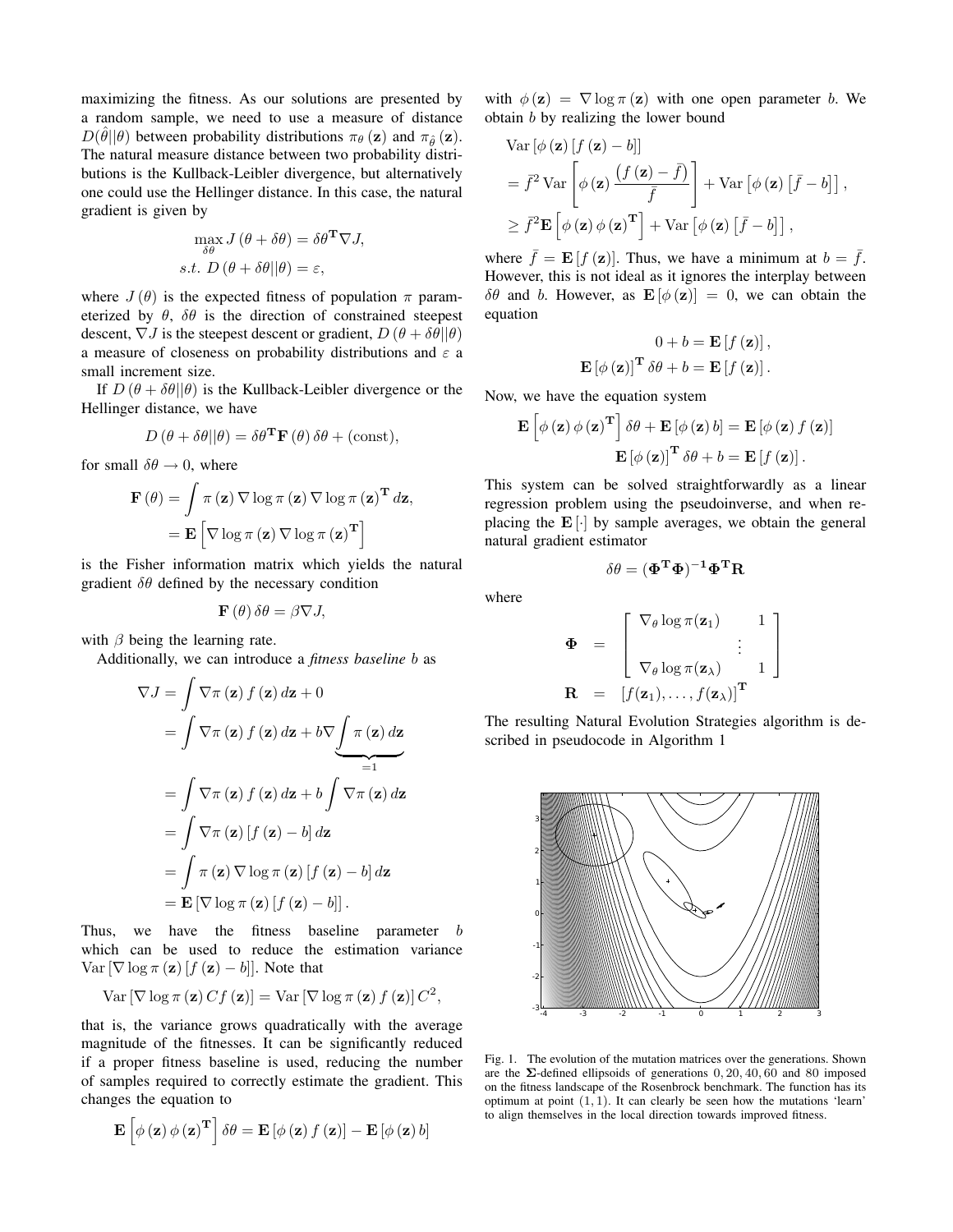| TABLE I                                                      |
|--------------------------------------------------------------|
| UNIMODAL AND MULTIMODAL BENCHMARK FUNCTIONS TO BE MINIMIZED. |

| Name                  | Type       | <b>Fitness Function</b>                                                                                                                                                                                                                                                                                                                                |
|-----------------------|------------|--------------------------------------------------------------------------------------------------------------------------------------------------------------------------------------------------------------------------------------------------------------------------------------------------------------------------------------------------------|
| <b>SphereFunction</b> | unimodal   | $\sum_{j=1}^n z_j^2$                                                                                                                                                                                                                                                                                                                                   |
| SchwefelFunction      | unimodal   | $\frac{\sum_{j=1}^{n} \left[\sum_{k=1}^{j} z_{j}\right]^{2}}{(1000z_{1})^{2} + \sum_{j=2}^{n} z_{j}^{2}}$<br>$\frac{\sum_{j=1}^{n-1} \left[100\left(z_{j}^{2}-z_{j+1}\right)^{2} + \left(z_{j}-1\right)^{2}\right]}{100z_{1}z_{2}z_{3}z_{4}z_{5}z_{6}z_{7}}$                                                                                           |
| Tablet                | unimodal   |                                                                                                                                                                                                                                                                                                                                                        |
| Rosenbrock            | unimodal   |                                                                                                                                                                                                                                                                                                                                                        |
| <b>DiffPow</b>        | unimodal   | $\sum_{j=1}^n  z_j ^{2+10\frac{i-1}{n-1}}$                                                                                                                                                                                                                                                                                                             |
| Elli                  | unimodal   | $\sum_{j=1}^{n} \left( z_j 1000^{\frac{i-1}{n-1}} \right)^2$                                                                                                                                                                                                                                                                                           |
| SharpR                | unimodal   | $\frac{-z_1 + 100\sqrt{\sum_{j=2}^{n} z_j^2}}{-z_1 + 100\sqrt{\sum_{j=2}^{n} z_j^2}}$<br>$\frac{-z_1 + 100\sqrt{\sum_{j=2}^{n} z_j^2}}{z_1^2 + \sum_{j=2}^{n} (1000z_j)^2}$                                                                                                                                                                            |
| ParabR                | unimodal   |                                                                                                                                                                                                                                                                                                                                                        |
| Cigar                 | unimodal   |                                                                                                                                                                                                                                                                                                                                                        |
| Rastrigin             | multimodal | $\boxed{ \overline{10n + \sum_{j=1}^{n} \left[ z_j^2 - 10 \cos \left( 2 \pi z_j \right) \right] } }$                                                                                                                                                                                                                                                   |
| Ackley                | multimodal | $\begin{array}{ l } \hline -20 \exp \left(-0.2 \sqrt{\frac{1}{n}\sum_{j=1}^n z_j^2}\right) - \exp \left(\frac{1}{n}\sum_{j=1}^n \cos (2\pi z_j)\right) + 20 + e\\ \hline \sum_{j=1}^n \sum_{k=0}^{20} 0.5^k \cos (2\pi 3^k (z_j + 0.5))\\ \hline \sum_{j=1}^n \frac{z_j^2}{4000} - \prod_{j=1}^n \cos (\frac{z_j}{\sqrt{j}}) + 1\\ \hline \end{array}$ |
| Weierstrass           | multimodal |                                                                                                                                                                                                                                                                                                                                                        |
| Griewank              | multimodal |                                                                                                                                                                                                                                                                                                                                                        |



Fig. 2. Left: Results for experiments on the unimodal benchmark functions, dimensionality 5. Shown are averages over 50 runs. Right: Results for the unimodal benchmark functions with dimensionality 15, averaged over 10 runs.

#### VI. EXPERIMENTS

To test the performance of the algorithm, we chose a standard set of unimodal and multimodal benchmark functions from [13] and [11] that are often used in the literature. Good fitness functions should be easy to interpret, but do scale up with  $n$ . They must be highly nonlinear, non-separable, largely resistant to hill-climbing, and preferably contain deceptive local suboptima. The multimodal functions were tested with both Natural Evolution Strategies and the CMA algorithm – widely regarded as one of the premier algorithms in this field – for comparison purposes. An overview of the function definitions can be seen in Table I.

In order to prevent potentially biased results, and to avoid trivial optima (e.g. at the origin), we follow [13] and consistently transform (by a combined rotation and translation) the functions' inputs in order to make the variables nonseparable.

The tunable parameters of the NES algorithm are comprised of generation size  $\lambda$ , the fitness shaping function applied on the fitness function f and learning rate  $\beta$ . The first parameter, the generation size, should be chosen such that underconstrained linear regression during the pseudoinverse does not occur. This entails a minimum size of  $1+n+n^2$  (the size of the matrix plus the length of the vector plus one). The second parameter, the fitness shaping function, was taken to be ranking-based as described above for all experiments. The algorithm proved robust to changes in the specific parameters used in this function. The last parameter, the learning rate,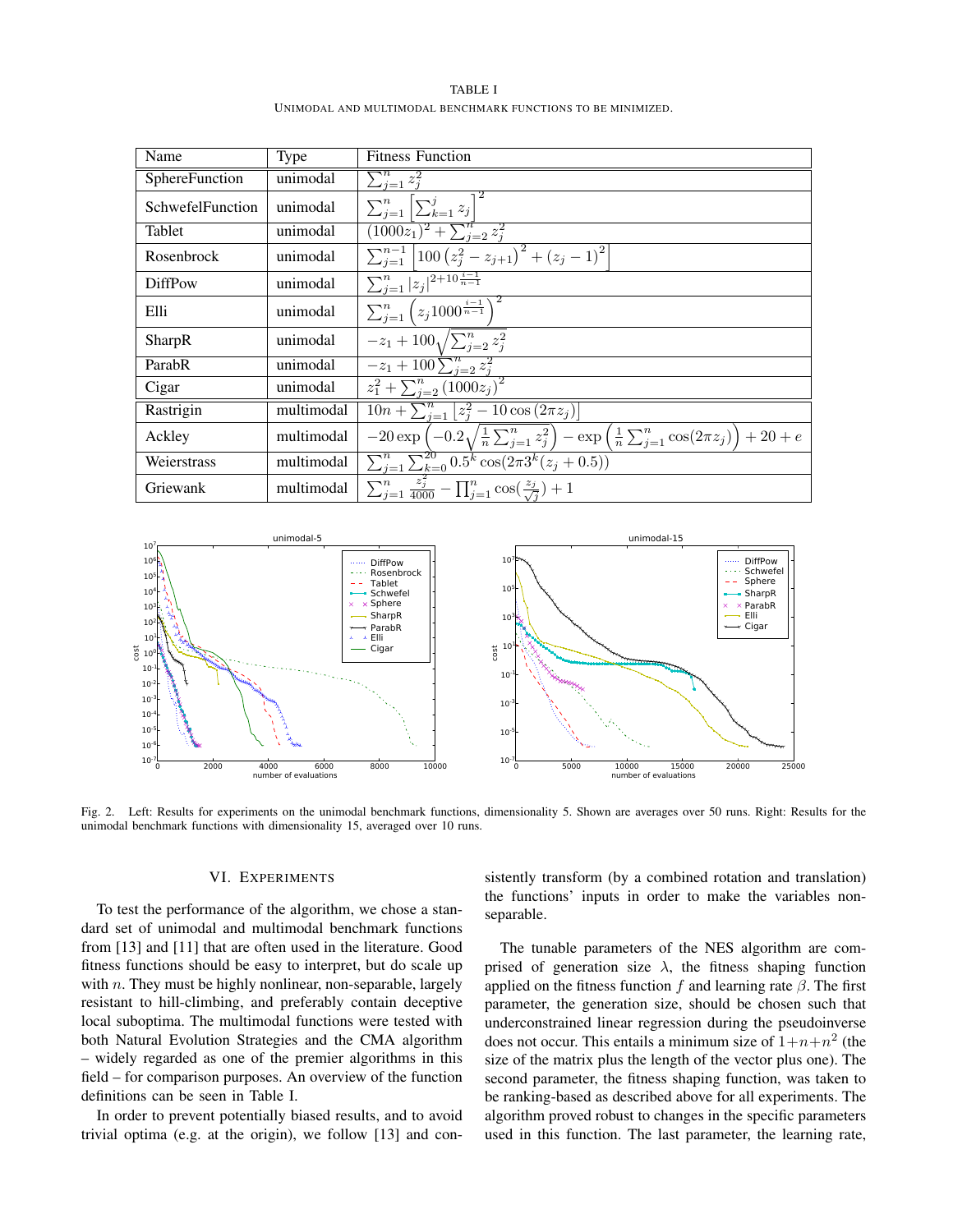should be set as high as possible without destabilizing the updates. Too large updates can cause destructive updates to both x and  $\Sigma$ , and the algorithm diverges or reaches early convergence especially if values of  $\Sigma$  are driven too close to 0.

We ran NES on the set of unimodal fitness functions with dimensions 5 and 15 using a target precision of  $10^{-6}$ . On the multimodal functions we performed experiments while varying the distance of the initial guess to the optimum between 1 and 100. Those runs were performed on dimension 2 with a target precision of 0.01, since here the focus was on avoiding local minima.

Figure 2 shows the average performance over 50 runs on the unimodal functions with dimensionality 5. The parameter settings were identical in all runs:  $\beta = 0.02$  and  $\lambda = 50$ , and all runs converged. Additionally it shows the average performance over 10 runs on the unimodal functions with dimensionality 15. The parameter settings here are  $\beta = 0.01$ and  $\lambda = 250$ . Note that for SharpR and ParabR the plot stops at  $10^{-2}$ . This is because these two functions do not have a minimum, but their fitness can become  $-\infty$ , so they are stopped as soon as their fitness becomes negative.

Table II shows, for all multimodal functions, the percentage of runs where NES found the global optimum (as opposed to it getting stuck in a local suboptimum) conditioned on the distance from the initial guess to the optimum. The percentages are computed over 100 runs.

Figure 1 shows the development of the covariance matrix during a run on the Rosenbrock function. It can be seen how, over the successive search batches, the covariances of the mutation matrix adapt to align perfectly with the curvature of the test function.

To summarize, our experiments indicate that NES is competitive with other high-performance algorithms in black box optimization on the selected high-precision unimodal test functions, and even tends to outperform CMA on some multimodal benchmarks, which is likely due to its natural gradient-induced prevention of premature convergence of parameters  $\theta$ . We expect the algorithm to do well on future real-world experiments with many deceptive local suboptima.

## VII. DISCUSSION

Natural Evolution Strategies constitute a well-principled approach to real-valued black box function optimization with a relatively clean derivation from first principles. Its theoretical relationship to the field of Policy Gradients [14], [15], and in particular Natural Actor-Critic [16], should be clear to any reader familiar with both fields. In recent work carried out independently from ours, the similarities between Policy Gradient methods and Evolution Strategies have also been pointed out [17], which suggests there might be fruitful future interaction between the two fields.

The experiments however show that, on most unimodal benchmarks, NES is still roughly 2 to 5 times slower in performance than CMA. This contrasts with the results on the multimodal functions, on which NES occasionally outperforms CMA. That result suggests NES might be less

sensitive to local suboptima than CMA, possibly due to the use of natural gradients which can typically better preserve uncertainty in the production of new samples, causing a better exploration-exploitation trade-off.

The results also suggest that NES and CMA scale similarly with increased dimensionality. We argue, though, that a method such as Natural Evolution Strategies or CMA should be used only for problems with relatively small dimensionality (at most a few dozen), since the number of parameters in  $\theta$  grows squared with n. In order to prevent underconstrained linear regression in computing the natural gradient, one needs a sufficient number of samples per generation before executing an update step. Also for this reason the dimensionality  $n$  needs to be kept low. Alternatively, instead of using the entire mutation matrix, one could use only the diagonal if  $n$ becomes infeasibly large.

NES does require the user to manually specify some algorithm parameters: the learning rate, the batch/generation size, and the fitness shaping function. In contrast, the CMA algorithm has a set of excellent 'magic' default settings.

Future work on Natural Evolution Strategies must determine whether NES can be made to outperform CMA consistently on typical benchmarks and real-world tasks. We suggest extending the algorithm from a single multinormal distribution as population representation to a mixture of Gaussians, thus further reducing its sensitivity to local suboptima. Another improvement could be achieved by replacing the pseudoinverse by Recursive Least Squares, enabling the algorithm to make update steps after every new sample, moving away from generational batches. Finally, even though NES uses *all* samples even the low-fitness ones (unlike conventional ES and CMA), we suspect further developing sound statistical methods for better exploiting the information in low-fitness samples might greatly improve performance.

## VIII. CONCLUSION

In this paper we presented Natural Evolution Strategies, a novel algorithm for tackling the important class of realvalued 'black box' function optimization problems. The proposed method is nearly competitive with the well-established Covariance Matrix Adaptation algorithm, which shares its property of producing *correlated* mutations that greatly help performance in real-world problem domains. Using a Monte Carlo-estimated *natural* gradient for updating both candidate solutions and the mutation matrix, one might suspect a reduced sensitivity to getting stuck in local suboptima, and our initial experimental results suggest that this might indeed be the case. Moreover, NES seems simpler and better-principled than CMA and other Evolution Strategies. Future work will determine whether NES can be shown to consistently outperform CMA on more realistic problem settings and benchmarks.

#### **REFERENCES**

[1] J. Spall, S. Hill, and D. Stark, "Theoretical framework for comparing several stochastic optimization approaches," *Probabilistic and Randomized Methods for Design under Uncertainty*, pp. 99–117, 2006.